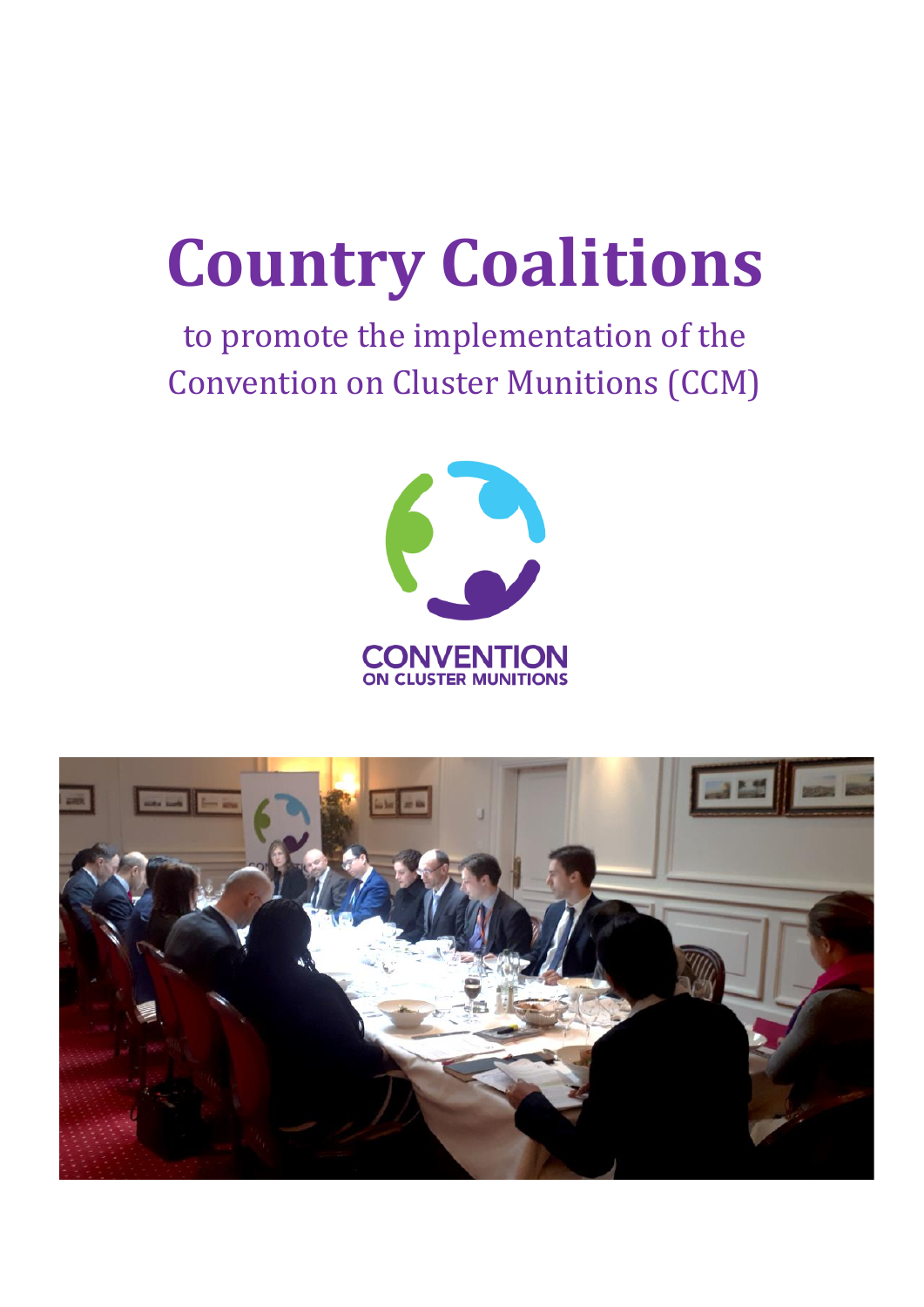A key component of the Convention on Cluster Munitions (CCM) is the commitment to international cooperation and assistance and the effective implementation of Article 6. Matching needs of affected States Parties with offers from donor States requires effective coordination amongst donors, operators and the affected State Party. To enhance this coordination, the Country Coalition Concept was introduced during the Seventh Meeting of States Parties in 2017 and has so far been successfully implemented in Botswana, Lebanon and Montenegro. This brochure provides an introduction to the Concept with the aim to encourage States Parties seeking assistance to consider setting up Country Coalitions and donors to act as 'Champion States' to support countries fulfilling their timebound obligations under the Convention.

#### *Structure and advantages*

The main aim of Country Coalitions is to enhance in-country coordination between the State Party with obligations that have specified deadlines under the Convention, donors and operators or other implementing partners. The Country Coalition is an institutionalised national platform for dialogue and coordination that brings together all stakeholders on a regular basis to coordinate their efforts in a voluntary and informal manner, discuss priorities and needs, and exchange information. An independent facilitator or moderator can be appointed to enable dialogue, in particular when addressing contentious issues. This trilateral relationship, in which all actors interact with each other, can be visualised in the figure below.

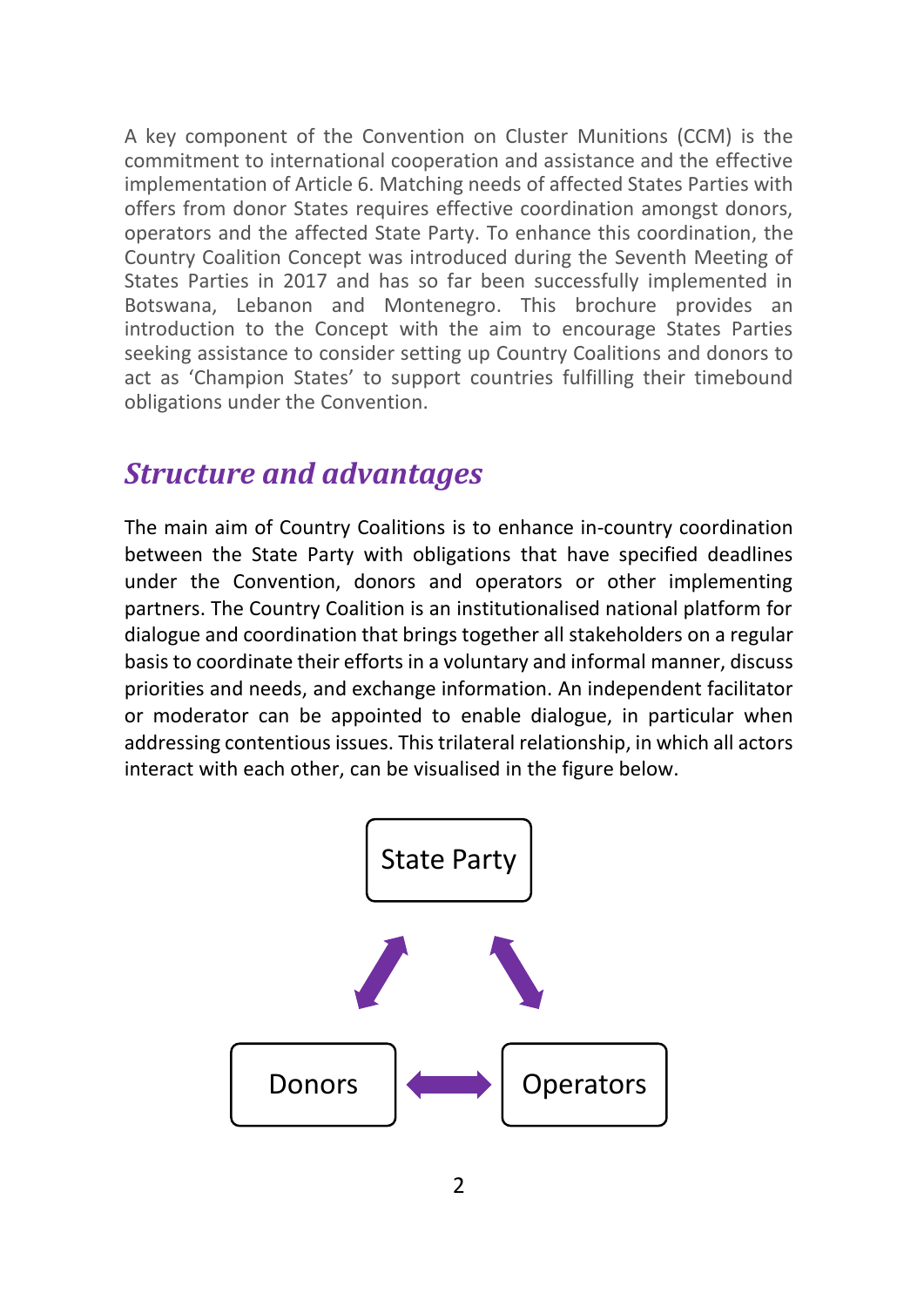Country Coalitions are an ideal format to support States Parties in fulfilling their timebound Article 3 (stockpile destruction) and Article 4 (clearance and risk education) obligations under the Convention. Fulfilling these obligations often require a multitude of stakeholders working together for a prolonged period. The Country Coalition provides a platform for this multistakeholder and multi-year collaboration to achieve the timely, effective and efficient in-country implementation of the Convention. While Country Coalitions have thus far focused on the fulfilment of Article 3 and 4 obligations, the set-up of a Country Coalition can also contribute to enhancing the delivery of victim assistance in line with Article 5 of the Convention. Moreover, the format is flexible and can be tailored to the specific needs of the State Party and vary in size, as long as all relevant actors are at the table. A Country Coalition does not necessarily require extra funding to be successful; it is about using the available funds more efficiently and with better coordination, as a result of constructive involvement of all the key stakeholders exchanging information.

#### **Fulfilling a timebound obligations: A perspective from Montenegro**

On 21 July 2020, Montenegro and Norway successfully completed an international cooperation project under Article 6 of the CCM, through the establishment of a Country Coalition. At a conference held in Bosnia and Herzegovina, officials from the Directorate for Emergency Situations of the Ministry of Interior of Montenegro (MOI) announced that the MOI had taken over the role of the National Mine Action Centre. Representatives of the Norwegian operator Norwegian People's Aid (NPA) begun intensive consultation with the MOI. NPA also organized training for the MOI officers on performing quality control in clearing terrain contaminated with cluster munition remnants. Communication continued between the governments of Montenegro and Norway which resulted in the signing of a Memorandum of Understanding between the MOI and NPA in 2015. As a contracting party, Montenegro committed itself, with the aim of co-financing, to fulfilling the obligation to destroy cluster munition remnants and perform external quality control. Other activities were conducted by NPA with the funding of the Norwegian Government. The purpose of such an arrangement was to reduction of donor's costs and to enable active participation and national ownership of the host country. In that regard, the MOI was obliged to conduct the final quality control and hand over the released land to civilians or enterprises for safe future use. The successful partnership between Montenegro and the Norwegian operator resulted in the completion of all operations within the set deadline and the fulfilment of all Montenegro's obligations under Article 4 of the CCM. This Country Coalition was characterized by mutual trust, national ownership, open partnership and transparency.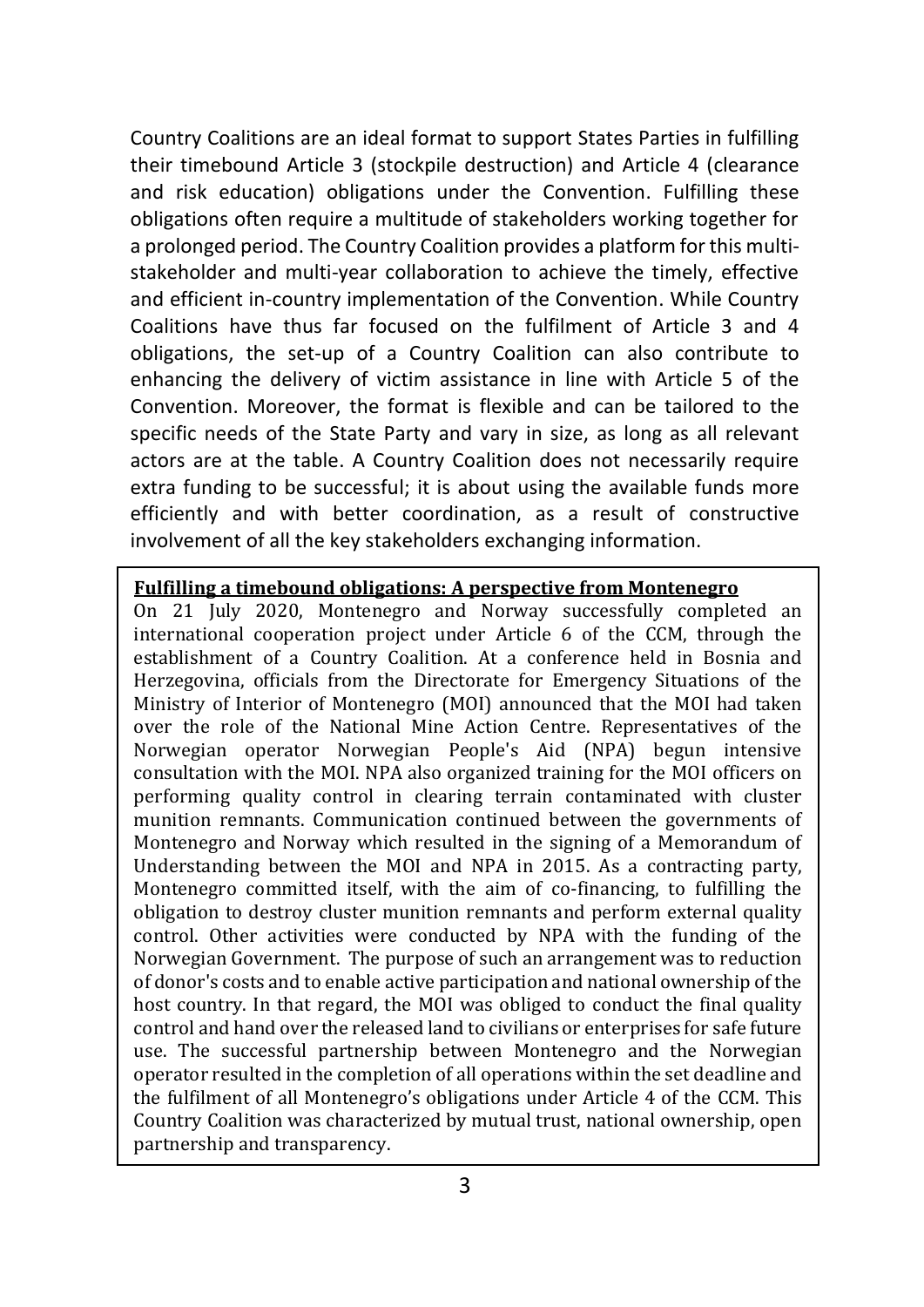Experience shows that Country Coalitions are particularly useful for policy development and discussions on technical topics. Policy discussions could focus on the review or collaborative development of national mine action strategies or the preparation and implementation of extension requests, and donor coordination and tasks prioritization. Discussion on more technical and operational topics, such as survey and land release and national mine action standards, can also be held under the Coalition. Irrespective of the issue, open and transparent dialogue is crucial in identifying and overcoming obstacles and ensure more efficient and effective implementation of the Convention.

The advantages of a Country Coalition can be summarised as follows:

- Assists States in reaching their targets by supporting timely, effective and efficient in-country implementation of the Convention;
- Provides an effective platform for in-country coordination between donors, operators and the affected State Party;
- Functions as a 'feedback loop' for implementation and monitoring of the national mine action strategy and/or extension request
- Facilitates the exchange of operational experiences, sharing of country-specific information and relevant updates among all actors;
- Enhances national ownership and commitment to speedy completion;
- Increases transparency and efficiency, which is beneficial for donor trust;
- Allows for better monitoring of progress;
- Increases donor awareness and engagement;
- Encourages and coordinates resource mobilization; and
- Addresses legal and bureaucratic challenges faced by operators and donors can be addressed in a constructive manner.

## *Set up and roles*

Setting up a Country Coalition requires first and foremost the full commitment of the State Party with timebound obligations under the Convention. Demonstrating national ownership is essential and critical, as the success of any Country Coalition is dependent on the national authority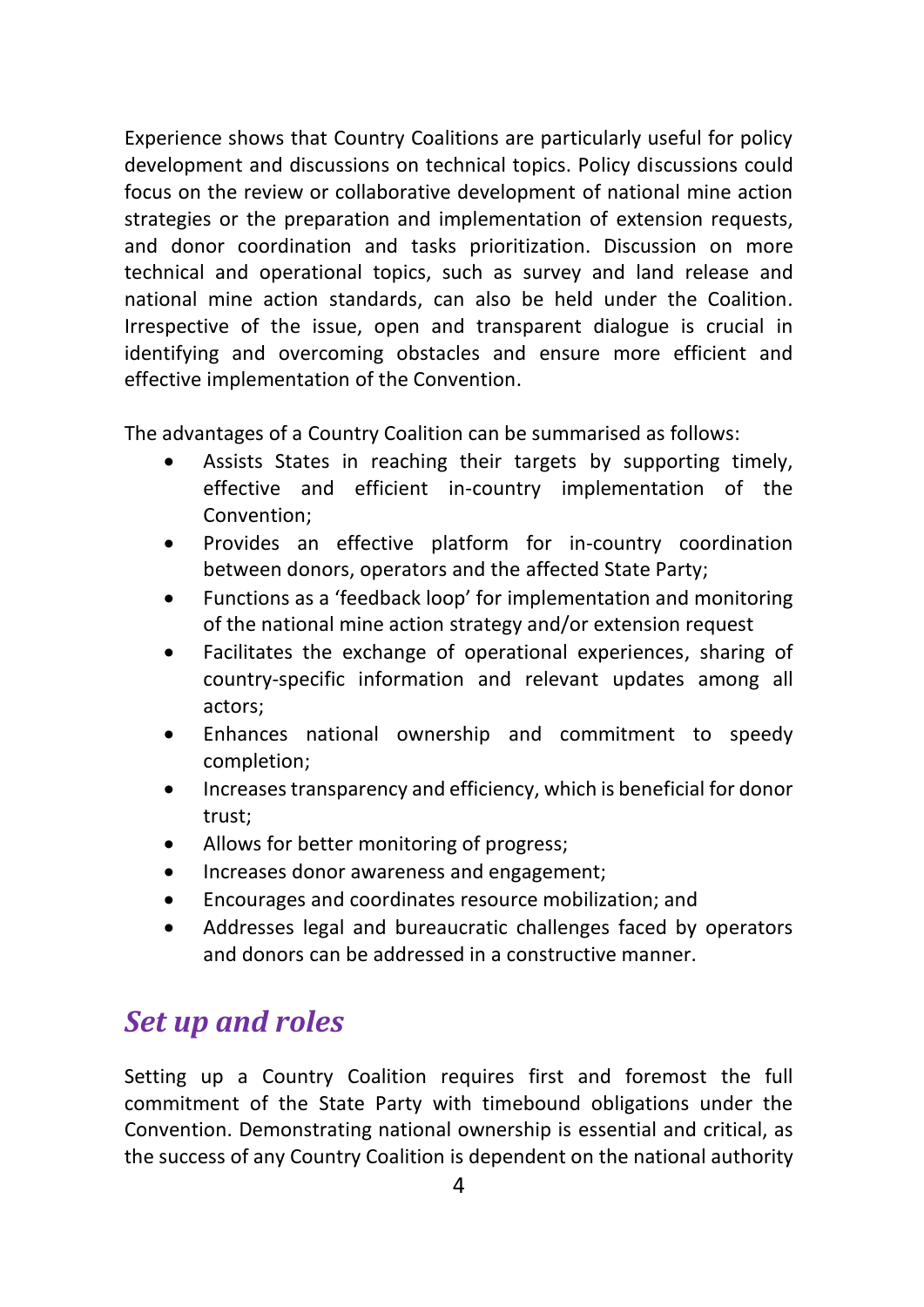of the State Party's willingness to engage in an inclusive and transparent manner with all stakeholders.

While the initiative of setting up a Country Coalition should be the State Party's, donors also play a key role. Thus far, all Country Coalitions under the CCM have greatly benefitted from a 'Champion State', in the form of a donor State that takes the lead in supporting the affected State Party with setting up the Country Coalition. Other donors should also actively contribute in support of the Country Coalition, by actively engaging in the meetings to coordinate their efforts and exchange information.

Operators active in the State party with time bound obligations under the Convention play a crucial role in a Country Coalition. Through their work in the field, they can provide a clear picture of the operational context, support the planning, help to identify land release options, commit to coordinate efforts, follow direction of the national authority, and provide resources to achieve national priorities.

A Country Coalition can benefit from a neutral and external facilitator. Expert organizations can encourage and ensure honest and open communication as well as contribute to informed and evidence-based discussions. The role of these facilitators can be instrumental to the success of a Country Coalition.

## *Location and frequency*

Where possible (and where safety and security permit), a Country Coalition should take place in the country at least twice yearly, or, where needed, each quarter. Experience has shown that it can be beneficial for summary and action points from Country Coalition meetings to be circulated to all participants. National authorities may also choose to circulate updates on action points mid-term between meetings, especially if these are biannual. This can help demonstrate continuity and progress between the meetings of the Country Coalition.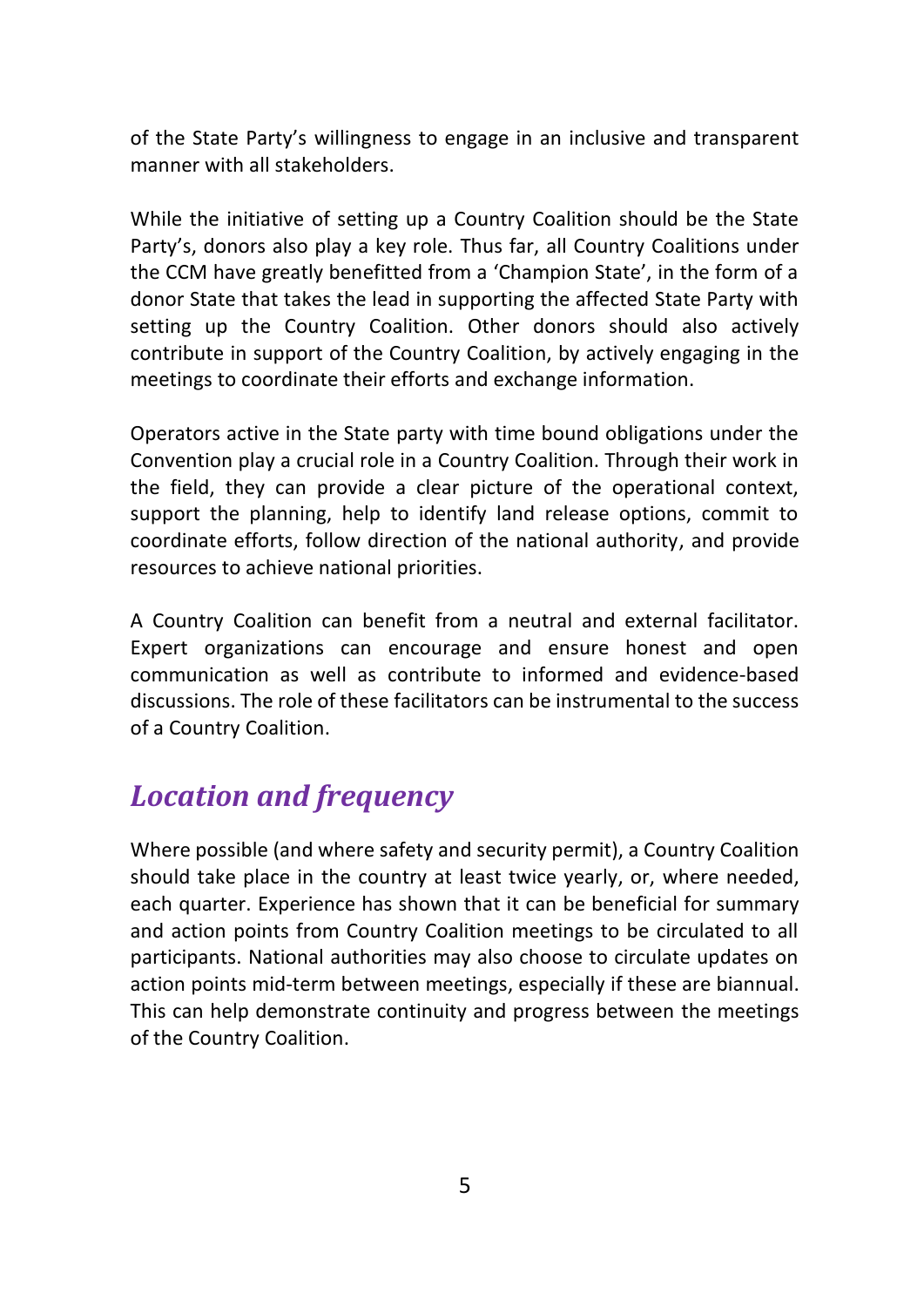#### **The clearance operator perspective on Country Coalitions**

Norwegian People's Aid (NPA) has actively participated in Country Coalitionstyle forums in several countries in which we operate, including Bosnia and Herzegovina, Lebanon, Montenegro, and Tajikistan. As a non-governmental demining organisation, we have seen progress in survey and clearance efforts benefit significantly from the establishment of such in-country coalitions.

Focusing on NPA's experience in Lebanon as an example, a "Mine Action Forum" (equivalent to a Country Coalition and addressing both cluster munition remnants and landmines) was established in 2018, in partnership between the Lebanon Mine Action Centre (LMAC) and Norway. The Geneva International Centre for Humanitarian Demining (GICHD) served as a neutral facilitator of the Mine Action Forum meetings, with UNDP designated as a secretariat to follow up and develop progress reports between forum meetings. Mine Action Review participated in the establishment of the forum and helped identify key challenges in survey and clearance to be collectively discussed. Mine Action Forums in Lebanon are attended by all mine action stakeholders, including LMAC, UNDP, national and international clearance operators, and donors.



The forum, which meets twice a year, has led to several positive developments, which clearance operators believe will enhance the efficiency and effectiveness of land release efforts, including CCM Article 4 implementation. These include the establishment of quarterly Technical Working Groups (TWGs); enhancements to land release methodology, which have been enshrined in the revised National Mine Action Standards (NMAS) and which include a focus on evidence-based survey, and the piloting and subsequent adoption of technical survey for cluster munition remnants. Like Country Coalition forums in other countries, the Mine Action Forum in Lebanon has provided an excellent vehicle for all stakeholders to collectively engage in open and honest dialogue, sharing information, learning lessons, and identifying and overcoming challenges together on the path to completion of clearance.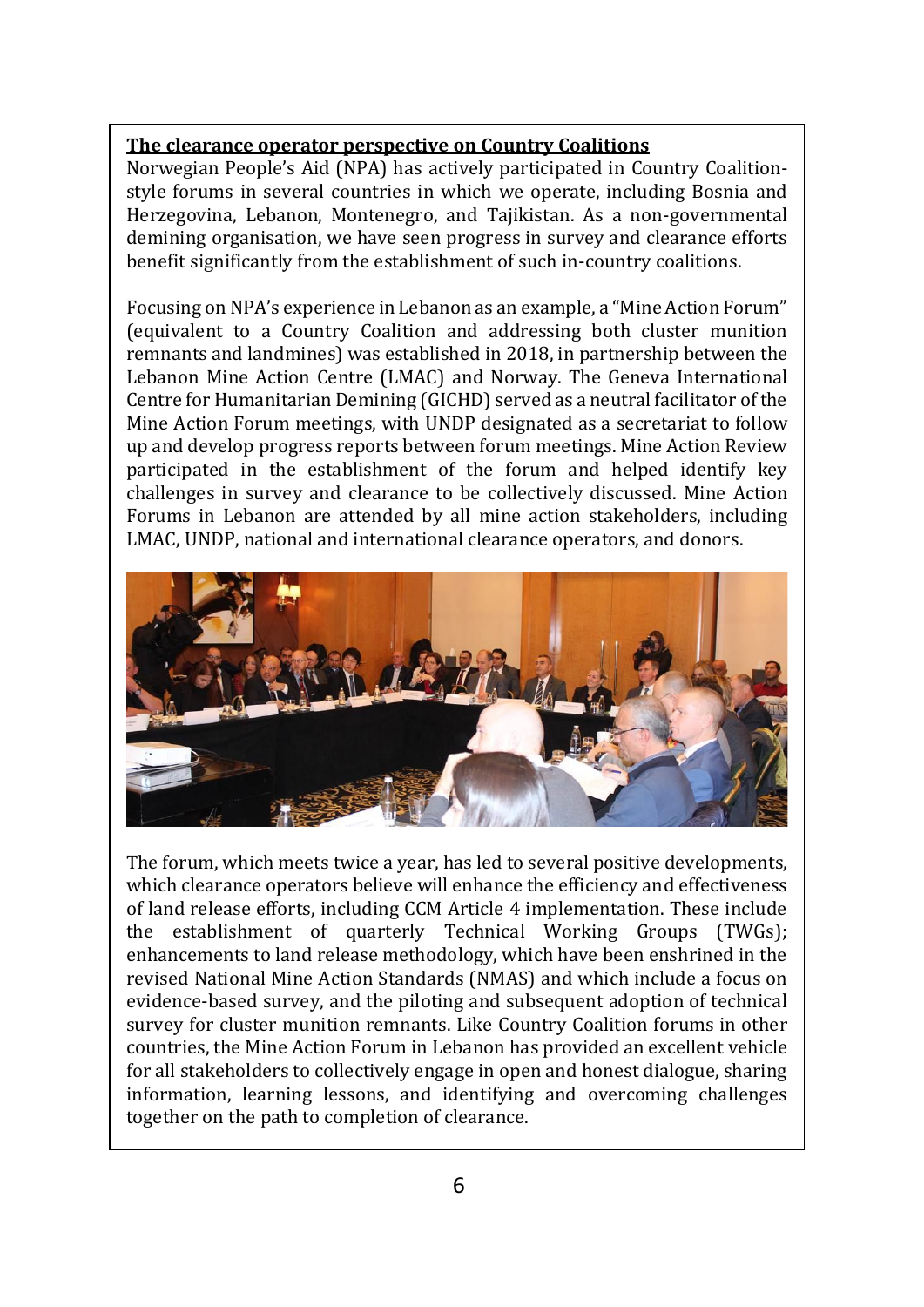## *Other treaty obligations*

The Country Coalition concept is closely related in concept and delivery to the Individualised Approach and most recently the National Mine Action Platform approach under the Anti-Personnel Mine Ban Convention (APMBC). These approaches seek to establish a framework for the exchange of information and effective coordination of affected States Parties, donors and operators, in order to advance implementation of relevant treaty obligations. States Parties with obligations under both the CCM and APMBC should therefore explore synergies in setting up a framework best suitable for their particular situation.

#### **How to create a country coalition**

Donors are well-placed to support the establishment of in-country dialogues. Embassies are the perfect convenors, and do **not** have to be mine action experts. A "champion donor" can contact the national mine action authority in a country where they are supporting mine action, and propose to bring together all stakeholders represented in the country (donor embassies, humanitarian demining organisations and national authorities) as a way to support national efforts. The purpose is to discuss common interests in increasing progress in clearance as well as experiences and remaining challenges in an open atmosphere. Demining organisations are well-positioned to point to the real challenges and barriers to progress in implementation in a particular country. However, since they depend on the goodwill of national authorities for tasking allocations, they may be reluctant to bring up sensitive issues. A third party may hence be needed to bring such issues to the attention of the national authority. In some countries, UNDP plays a coordinating role in the area of mine action and may be a co-convenor. It is vital that **all** stakeholders are represented in incountry dialogue, including the operators. Experience has shown that dialogue at "technical" level is most successful in order to avoid political ceremony and national prestige taking precedence. It is also useful to bring in a "neutral" moderator to lead discussions and formulate action points. The Geneva Centre for Humanitarian Disarmament (GICHD) is well-placed to perform such a role. Country Coalition meetings which take place in-country, for instance, twice a year, have great potential for creating win-win situations since 1) increased knowledge on the part of donors may translate into increased political and/or financial support, 2) enhanced status for the national mine action authority may improve its ability and willingness to perform according to international standards, and 3) obstacles to efficient use of resources by demining operators may be removed.